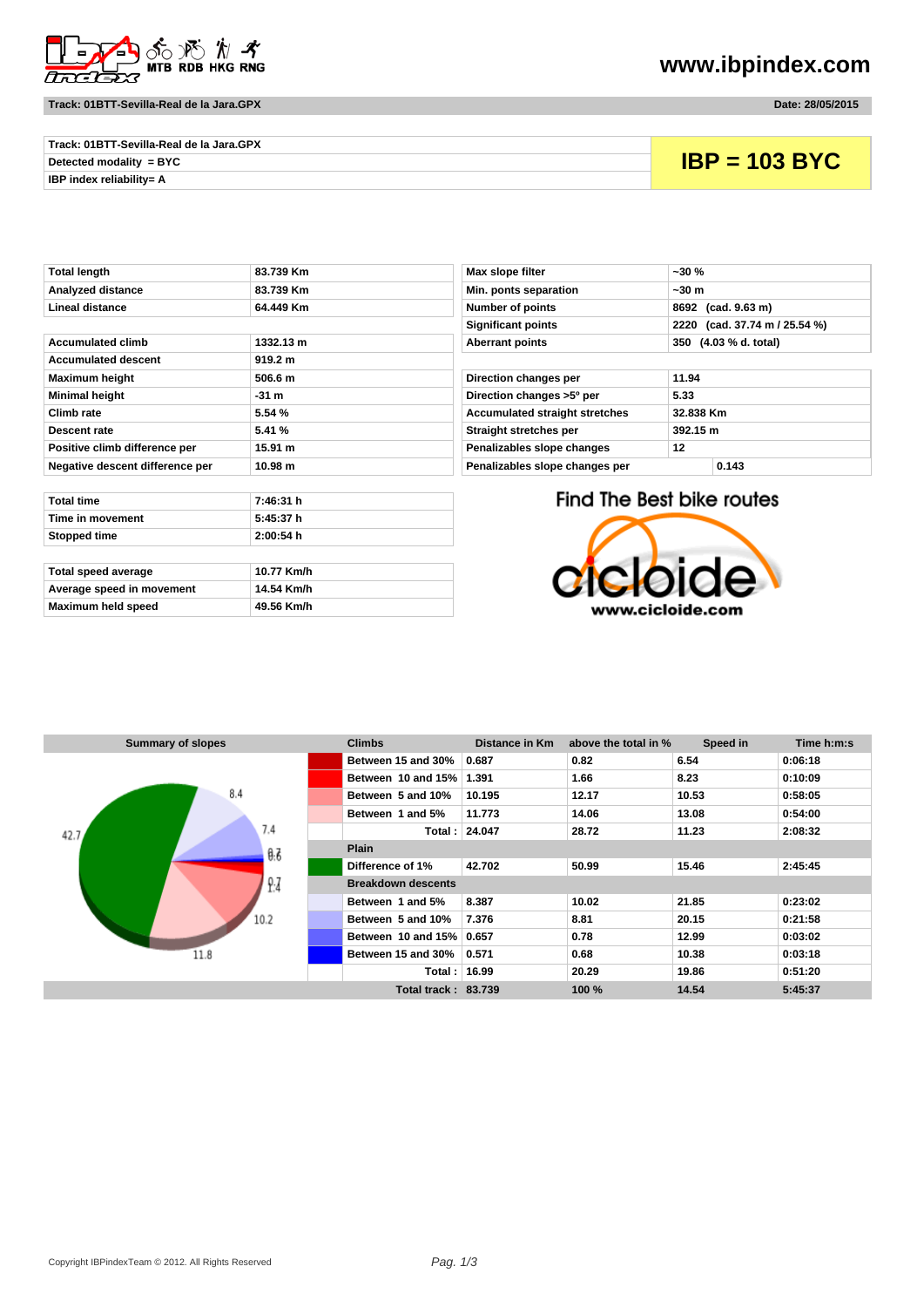

**Track: 01BTT-Sevilla-Real de la Jara.GPX Date: 28/05/2015**

**www.ibpindex.com**

| Track: 01BTT-Sevilla-Real de la Jara.GPX |                 |
|------------------------------------------|-----------------|
| Detected modality = BYC                  | $IBP = 103 BYC$ |
| <b>IBP index reliability= A</b>          |                 |



| High altitude parameters, data above |                 |            |                  |              |              |                   |          |
|--------------------------------------|-----------------|------------|------------------|--------------|--------------|-------------------|----------|
| <b>Altitude</b>                      | Distance m      | % of total | Time in movement | <b>Speed</b> | Stopped time | <b>Total time</b> | Speed    |
|                                      | Total : │0 Km ∣ | $-9/6$     | -- h             | $-$ Km/h     | $-h$         | $- - 7$           | $-$ Km/h |

| <b>Stops</b>    |              |                 |                     |                        |                    |  |  |
|-----------------|--------------|-----------------|---------------------|------------------------|--------------------|--|--|
| <b>Distance</b> | Stopped time | <b>Altitude</b> | <b>Elapsed time</b> | Last stop elapsed time | Last stop distance |  |  |
| 4.806           | 0:01:58      | $-13$           | 0:23:04             | 0:23:04                | 4.806              |  |  |
| 6.968           | 0:01:53      | -9              | 0:32:16             | 0:09:12 < 10'          | 2.162              |  |  |
| 14.753          | 0:01:42      | $-14$           | 0:59:20             | 0:27:04                | 7.785              |  |  |